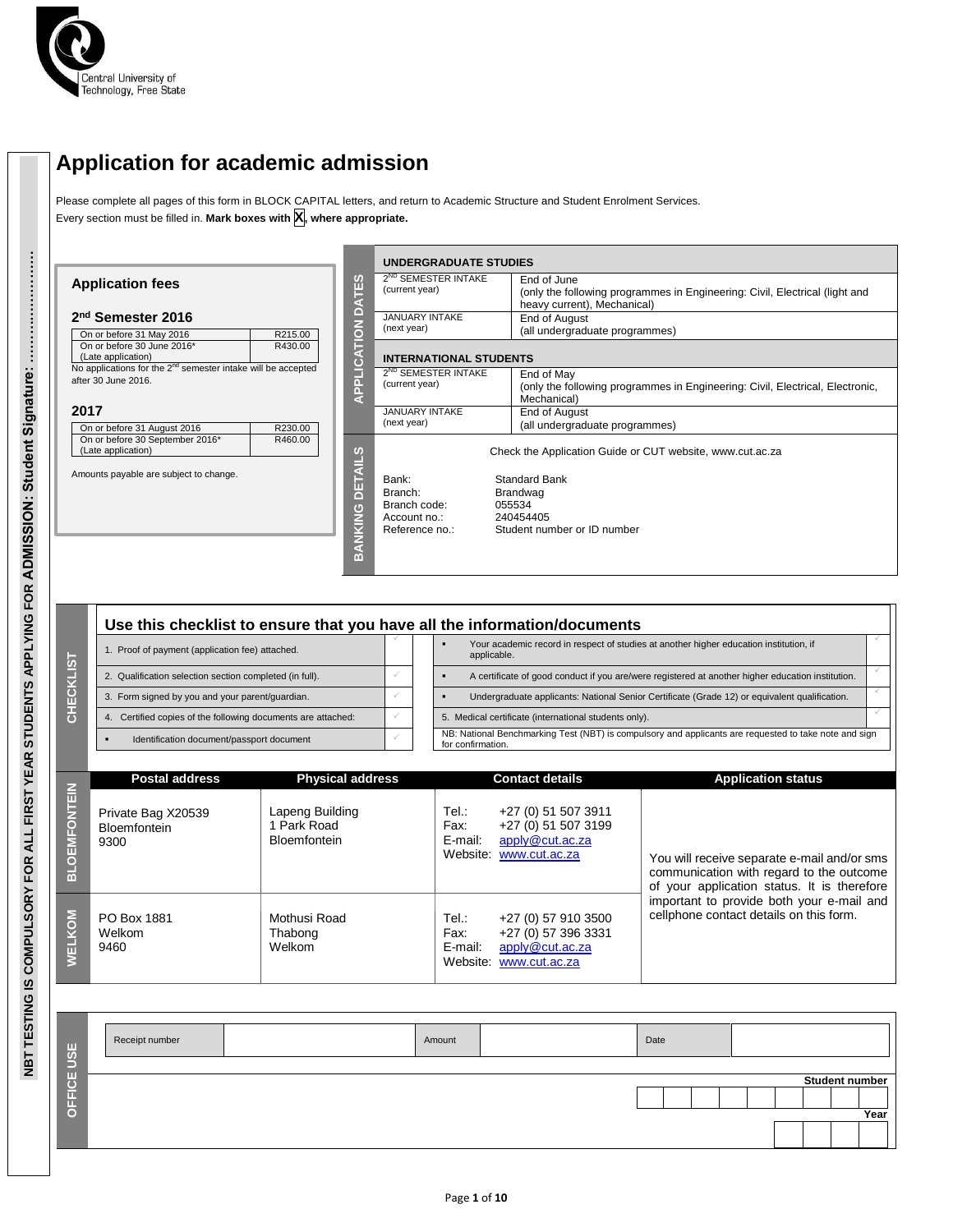

## **GENERAL INFORMATION AND INSTRUCTIONS**

- Complete only one form per person and indicate the choice of study.
- **This form must be completed in BLOCK LETTERS and in full.**
- An incomplete application form will delay your application process.
- Proof of payment for the application fee must accompany the application form. This must be submitted to one of the addresses provided on the first page.
- Applicants are subject to academic selection for all courses.
- This form, as well as the account application form, should be submitted to one of the addresses provided on the first page.
- CUT must immediately be notified of any change in address.
- **Quote your student number in all correspondence.**
- If you decide not to continue your studies after you have submitted your application, or if you would like to change your course, immediately notify Student Enrolment Services in writing.
- CUT reserves the right to refuse an application without providing reasons, but a student has the right to appeal against an unsuccessful application.

#### **Admission requirements**

- A National Senior Certificate (Grade 12) or equivalent qualification.
- A candidate must score at least 27 or more points on the CUT scoring scale for the National Senior Certificate (NSC) examination.
- **Subject requirements as per course.**
- You may apply with your Grade 12 June or subsequent examination marks.

## **International Students**

All Foreign nationals who are interested to study at CUT and are in possession of a foreign qualification must be evaluated by the South African Qualifications Authority (SAQA) [saqainfo@saqa.org.za](mailto:saqainfo@saqa.org.za) or [www.saqa.org.za.](http://www.saqa.org.za/)This must be done before an application form is forwarded to the CUT. It is the responsibility of the prospective student to forward his/her documentation SAQA. **NB. Please note that without such an evaluation the CUT is unable to make a valid assessment of your application.** The following documentation should accompany your application to CUT:

- 1. Certified copy of your SAQA evaluation certificate
- 2. Certified copies of your foreign qualifications
- 3. Certified copy of your passport
- 4. Proof of payment of CUT required application fee

## **Physical facilities and students with special needs**

- CUT does not discriminate against students with special needs.
- Students with special needs should ensure that they are satisfied with the available physical facilities at CUT before applying for admission.
- If a student with special needs is admitted, special examination procedures will depend on the specific case and will be authorised based on the statement of results.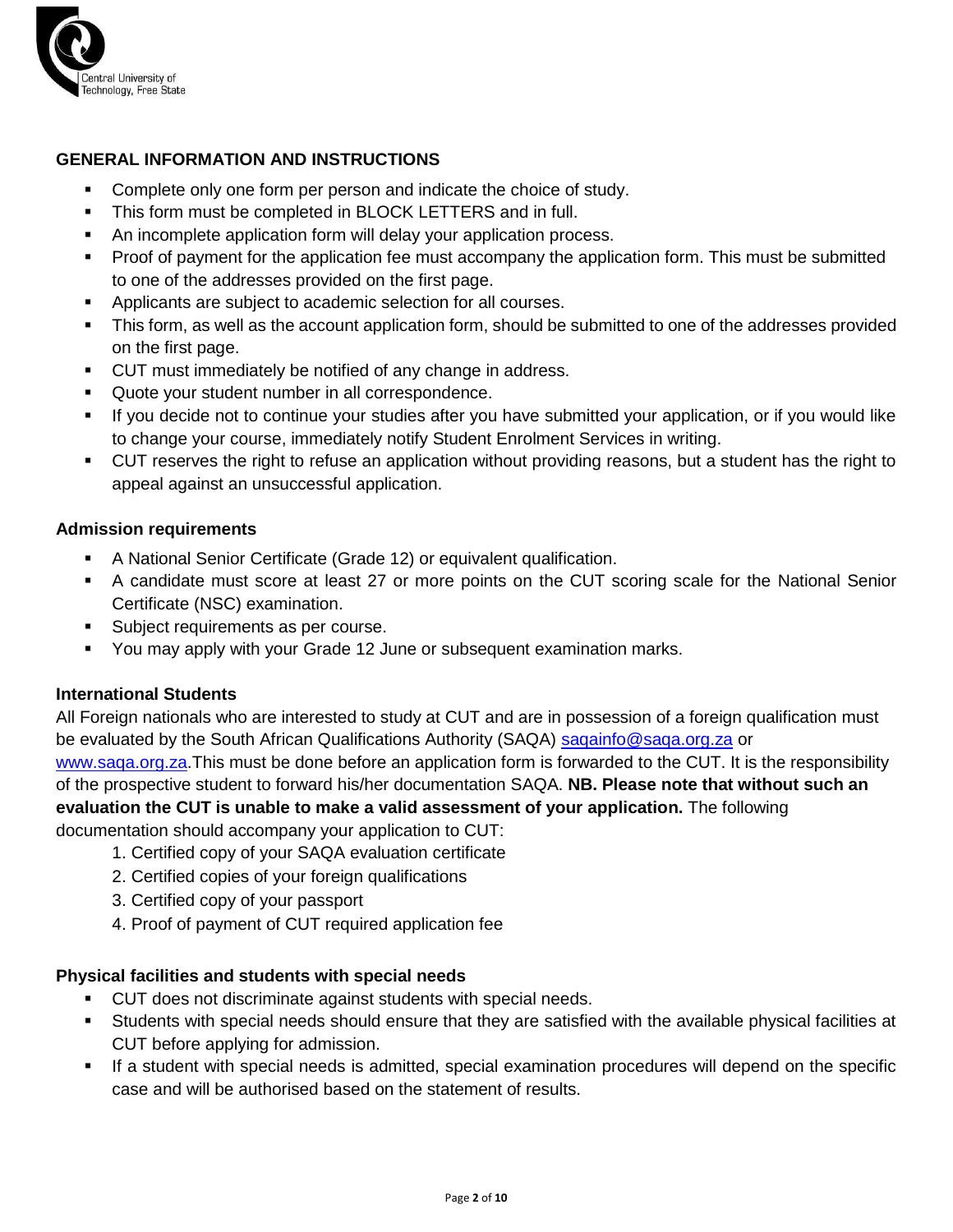

|  |                       |  | Student number |  |  |
|--|-----------------------|--|----------------|--|--|
|  |                       |  |                |  |  |
|  | (for office use only) |  |                |  |  |

#### **WHAT COURSE WOULD YOU LIKE TO STUDY?**

**Course, e.g. NDip (Marketing):**

Please ensure that you qualify for the above programme choice. CUT will not take the re-writing of Grade 12 subjects into consideration.

|                               | <b>Campus selection</b>       |  |  |  |  |  |
|-------------------------------|-------------------------------|--|--|--|--|--|
| <b>Bloemfontein campus</b>    | <b>Welkom campus</b>          |  |  |  |  |  |
| Full-time study (day classes) | Full-time study (day classes) |  |  |  |  |  |
| <b>Bloemfontein campus</b>    | <b>Welkom campus</b>          |  |  |  |  |  |
| Part-time study (evening      | Part-time study (evening      |  |  |  |  |  |
| classes)                      | classes)                      |  |  |  |  |  |

|                  | <b>Title</b><br>(Mr/Ms/Mrs/Dr/Rev./etc.)           |                                      | E-mail |                                                                                                                    |                                                                                                                                           |          |          |
|------------------|----------------------------------------------------|--------------------------------------|--------|--------------------------------------------------------------------------------------------------------------------|-------------------------------------------------------------------------------------------------------------------------------------------|----------|----------|
|                  | Surname                                            |                                      |        | Tel. (work)                                                                                                        |                                                                                                                                           |          |          |
|                  | <b>Initials</b>                                    |                                      |        | Tel. (home)                                                                                                        |                                                                                                                                           |          |          |
|                  | First names (in full)                              |                                      |        | Cellphone<br>number                                                                                                |                                                                                                                                           |          |          |
|                  | Maiden name (if<br>applicable)                     |                                      | Fax    |                                                                                                                    |                                                                                                                                           |          |          |
|                  | Identity number                                    |                                      |        | Population                                                                                                         | African                                                                                                                                   | Coloured |          |
| PERSONAL DETAILS | International students<br>only:<br>Passport number |                                      | group  |                                                                                                                    | Indian<br>Other                                                                                                                           | White    |          |
|                  | Passport expiry date                               |                                      |        |                                                                                                                    |                                                                                                                                           |          |          |
|                  | Date of birth                                      | Y<br>D<br>Y<br>Y<br>M<br>M<br>D<br>Y |        | Current and<br>previous                                                                                            | <b>Grade 11/12</b><br>learner                                                                                                             | Current  | Previous |
|                  | Gender                                             | Female<br>Male                       |        | activity<br>(please<br>indicate your<br>current and<br>previous<br>$activity -$<br>mark all<br>relevant<br>blocks) | University of<br>technology/<br>technikon<br>student<br><b>TVET/FET</b><br>college student<br>Labour<br>force/employed<br>(work)<br>Other |          |          |
|                  |                                                    |                                      |        |                                                                                                                    |                                                                                                                                           |          |          |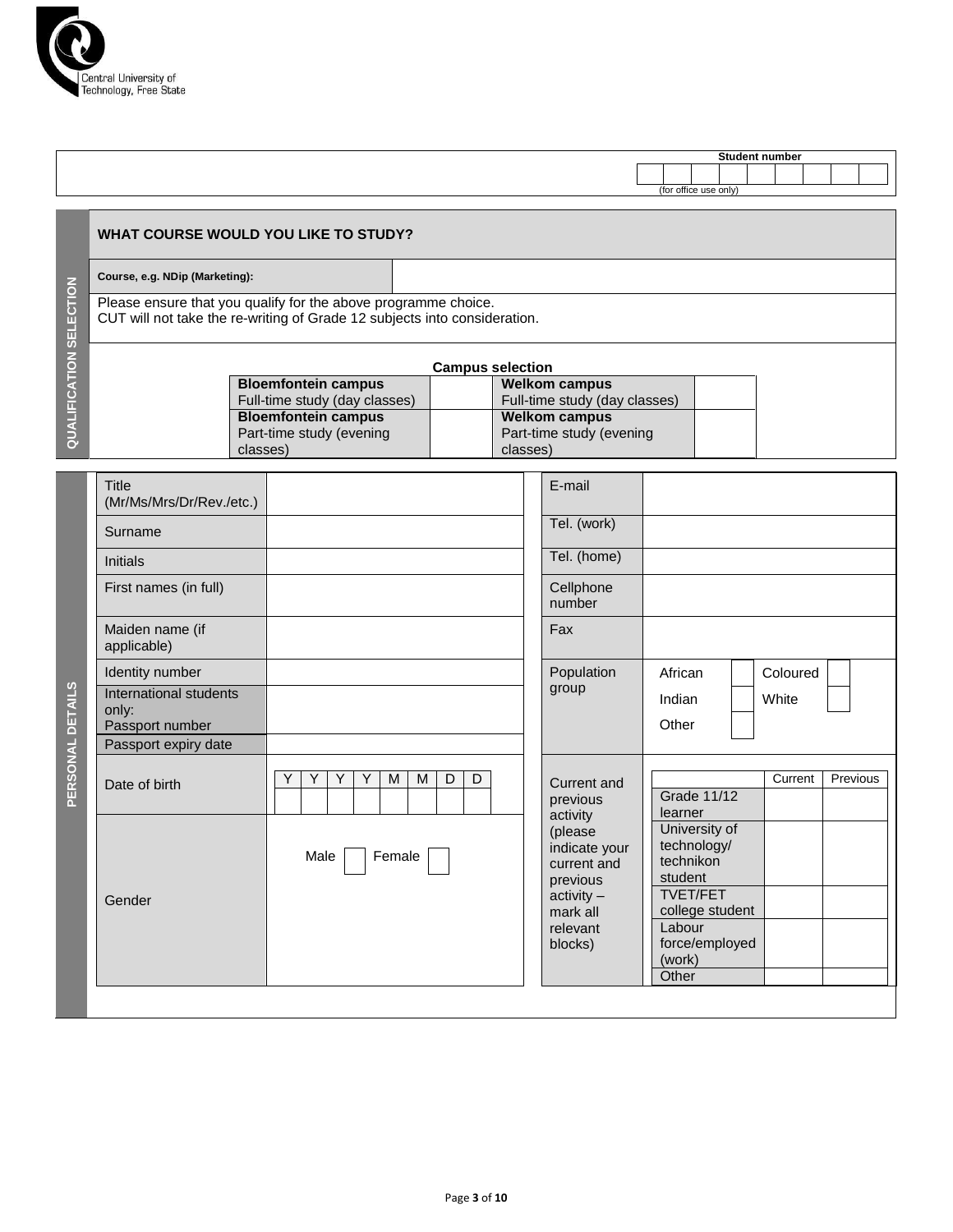

|                              |                       |                                                                                                   |                                                           |  |                                                                                                                                                                                                                                                                                                                                                                                                                                         |                        |  | Student number |            |  |  |  |  |
|------------------------------|-----------------------|---------------------------------------------------------------------------------------------------|-----------------------------------------------------------|--|-----------------------------------------------------------------------------------------------------------------------------------------------------------------------------------------------------------------------------------------------------------------------------------------------------------------------------------------------------------------------------------------------------------------------------------------|------------------------|--|----------------|------------|--|--|--|--|
|                              |                       |                                                                                                   |                                                           |  |                                                                                                                                                                                                                                                                                                                                                                                                                                         | (for office use only)  |  |                |            |  |  |  |  |
|                              |                       |                                                                                                   |                                                           |  |                                                                                                                                                                                                                                                                                                                                                                                                                                         |                        |  |                |            |  |  |  |  |
|                              |                       | Single                                                                                            | Married                                                   |  | International<br>students<br>only:                                                                                                                                                                                                                                                                                                                                                                                                      | Countries<br>in Europe |  | Swaziland      |            |  |  |  |  |
|                              |                       | Divorced                                                                                          | Widow/er                                                  |  | Citizenship                                                                                                                                                                                                                                                                                                                                                                                                                             | Namibia                |  |                | Mozambique |  |  |  |  |
|                              | <b>Marital status</b> |                                                                                                   |                                                           |  | (indicate your<br>country of                                                                                                                                                                                                                                                                                                                                                                                                            | Zimbabwe               |  | Angola         |            |  |  |  |  |
|                              |                       |                                                                                                   |                                                           |  | origin)                                                                                                                                                                                                                                                                                                                                                                                                                                 | Lesotho                |  | Zambia         |            |  |  |  |  |
|                              |                       |                                                                                                   |                                                           |  |                                                                                                                                                                                                                                                                                                                                                                                                                                         | <b>Botswana</b>        |  | Malawi         |            |  |  |  |  |
|                              |                       |                                                                                                   |                                                           |  |                                                                                                                                                                                                                                                                                                                                                                                                                                         | Other                  |  |                |            |  |  |  |  |
| PERSONAL DETAILS (continued) | Home language         | English<br>Sesotho<br>Afrikaans<br>isiXhosa<br>Sepedi<br>Xitsonga<br>Other<br>(please<br>specify) | isiZulu<br>siSwati<br>Tshivenda<br>isiNdebele<br>Setswana |  | <b>ハハハハハハハハ ハンマンマンマンマンマーマーマ</b><br>Did you know?<br>The Central University of Technology, Free State has campuses located in<br>╰╴<br>Bloemfontein and Welkom.<br>╲<br>╲<br>╲<br>In 2015, 48% of students were enrolled in priority Science, Technology,<br>$\bullet$<br>╲<br>Engineering and Mathematics (STEM) fields.<br>$\checkmark$<br>$\diagdown$<br>$\vee$ .<br>CUT has 24-hour study venues.<br>╲<br>╲<br>╲<br>╲<br>╲<br>╲<br>╲ |                        |  |                |            |  |  |  |  |

| Physical address | PO Box/Private Bag |
|------------------|--------------------|
| City/town        | Suburb/township    |
| Province         | City/town          |
| Postal code      | Postal code        |
| Tel. (work)      |                    |
| Tel. (home)      |                    |
| Cellphone number |                    |
| E-mail           |                    |
| Fax              |                    |

| Suburb/township<br>City/town | PO Box/Private Bag |  |
|------------------------------|--------------------|--|
|                              |                    |  |
|                              |                    |  |
| Postal code                  |                    |  |
|                              |                    |  |
|                              |                    |  |
|                              |                    |  |
|                              |                    |  |
|                              |                    |  |
|                              |                    |  |
|                              |                    |  |

**STUDENT ADDRESS**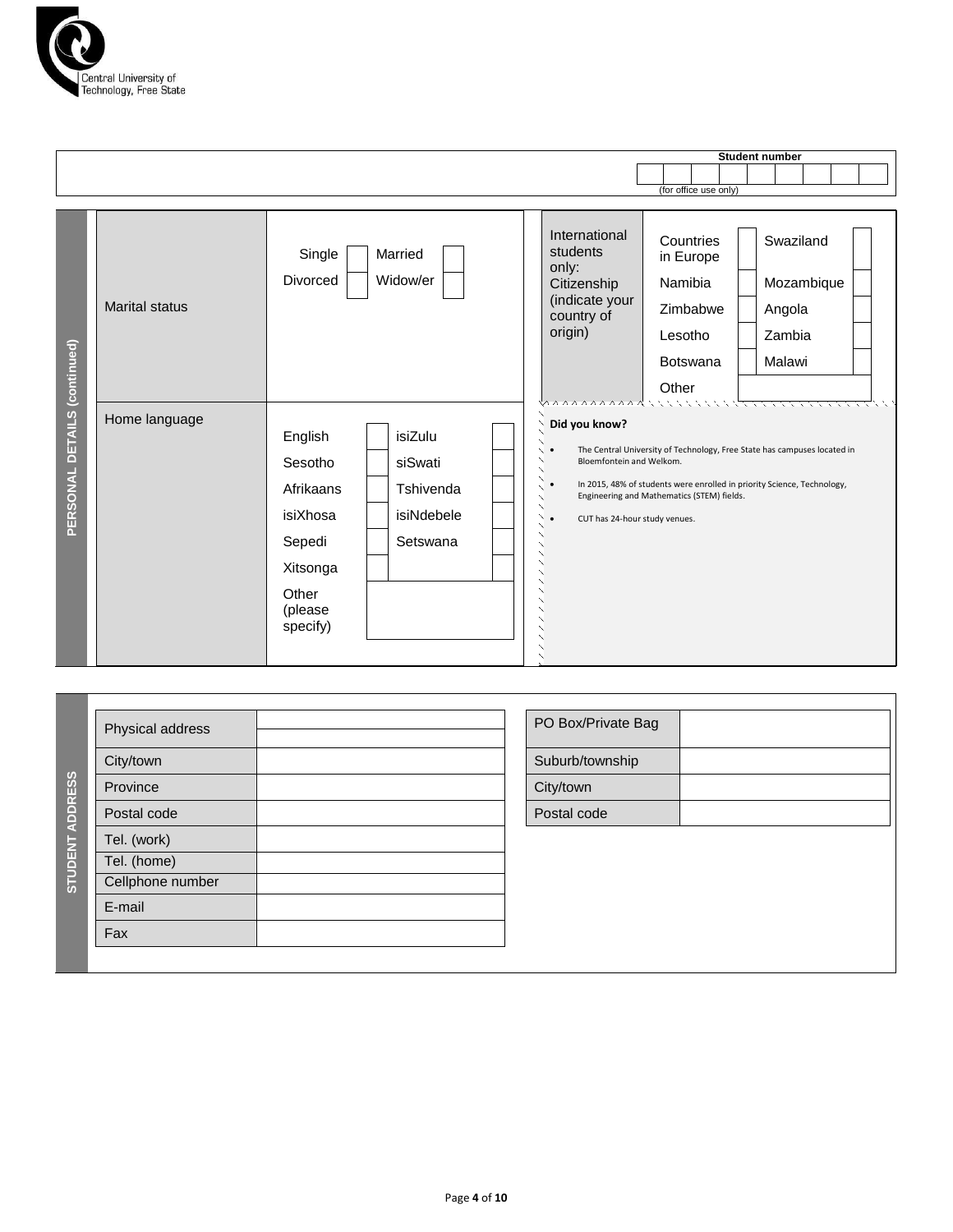

|  |  | e. | . . | ıbeı |  |  |
|--|--|----|-----|------|--|--|
|  |  |    |     |      |  |  |
|  |  |    |     |      |  |  |

| Title<br>(Mr/Ms/Mrs/Dr/Rev./etc.) | PO Box/Private Bag |
|-----------------------------------|--------------------|
| Surname                           | Suburb/township    |
| <b>Full names</b>                 | City/town          |
| <b>Address</b>                    | Postal code        |
|                                   |                    |
| Suburb/township                   |                    |
| City/town                         |                    |
| Province                          |                    |
| Postal code                       |                    |
| Tel. (work)                       |                    |
| Tel. (home)                       |                    |
| Cellphone number                  |                    |

| PO Box/Private Bag |  |
|--------------------|--|
| Suburb/township    |  |
| City/town          |  |
| Postal code        |  |

|  | <b>Title</b><br>(Mr/Ms/Mrs/Dr/Rev./etc.) |  |
|--|------------------------------------------|--|
|  | Surname                                  |  |
|  | Full names                               |  |
|  | Company                                  |  |
|  | Relationship to student                  |  |
|  | Physical address                         |  |
|  | City/town                                |  |
|  | Province                                 |  |
|  | Postal code                              |  |
|  | Tel. (work)                              |  |
|  | Tel. (home)                              |  |
|  | Cellphone number                         |  |
|  | E-mail                                   |  |
|  | Fax                                      |  |

**ACCOUNT PAYEE (BILLING) ADDRESS**

ACCOUNT PAYEE (BILLING) ADDRESS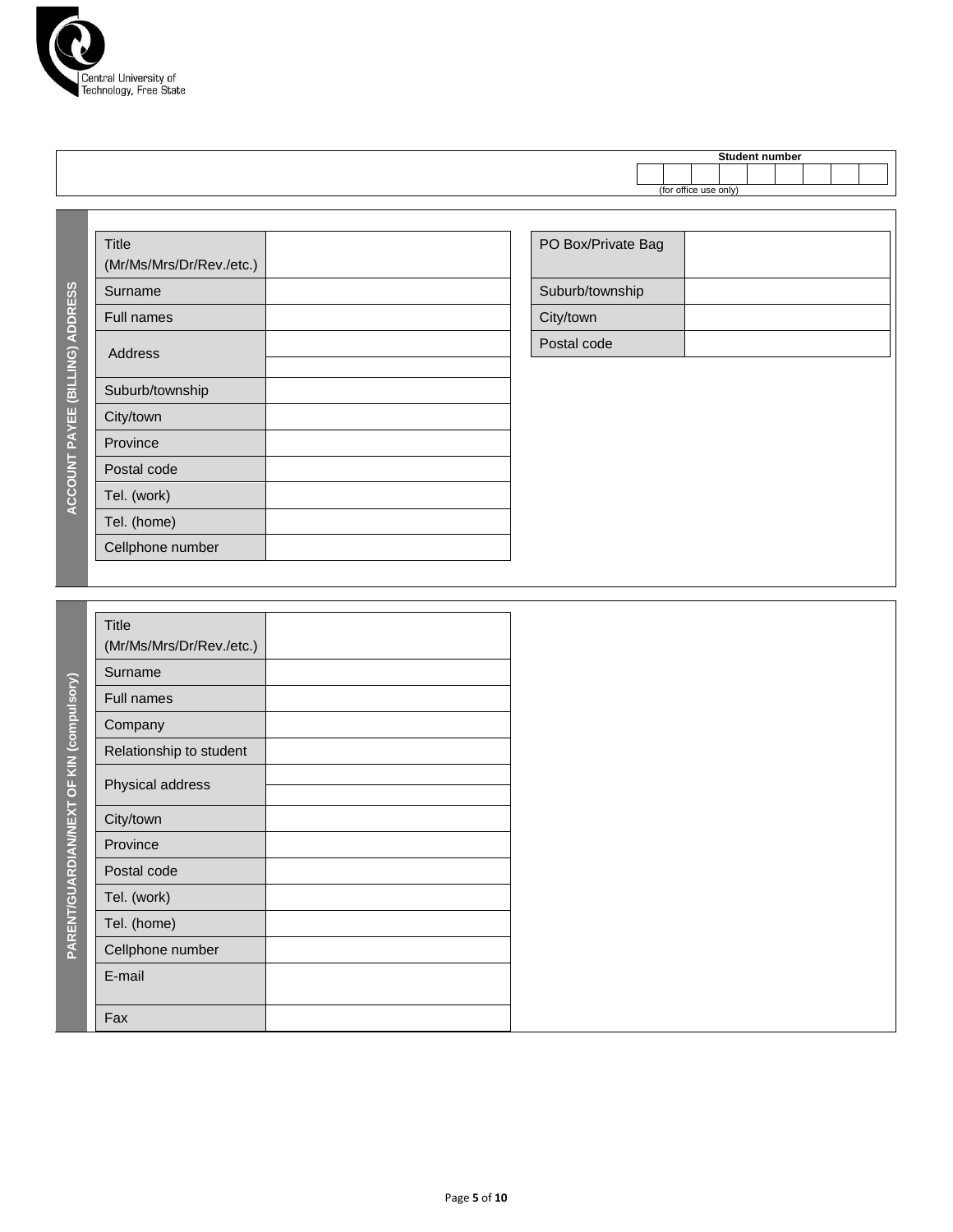

|                               |                                                                                                                                                                                                                                        | <b>Student number</b><br>(for office use only)                                                                          |
|-------------------------------|----------------------------------------------------------------------------------------------------------------------------------------------------------------------------------------------------------------------------------------|-------------------------------------------------------------------------------------------------------------------------|
|                               | Types of Certificates acceptable                                                                                                                                                                                                       | Have you ever been suspended or refused admission to<br>any post-secondary institution?                                 |
|                               | School-leaving certificate with<br>university exemption<br>National Senior Certificate (Grade 12)<br>Certificate of conditional exemption on<br>the grounds of age<br>NATED 191/NC(V) (TVET/FET<br>Colleges' qualifications))<br>Other | Yes<br>No<br>If yes,<br>please<br>provide<br>details                                                                    |
|                               | School-leaving details                                                                                                                                                                                                                 | Have you been found guilty of a criminal offence?                                                                       |
| <b>ADMISSION REQUIREMENTS</b> | Highest grade passed<br>to date<br>Date of school-leaving<br>examination<br>Examination no.<br>(if already available)<br>Name of school<br>attended<br>City/town<br>Province<br>Postal code                                            | Yes<br>No<br>If yes,<br>please<br>provide<br>details                                                                    |
|                               | Will you apply for subject recognition or exemption?<br>Yes<br>No.                                                                                                                                                                     | Please indicate whether you are a CUT staff member or a<br>dependant of a staff member.<br>Yes<br>No<br>If yes, provide |
|                               |                                                                                                                                                                                                                                        | staff number                                                                                                            |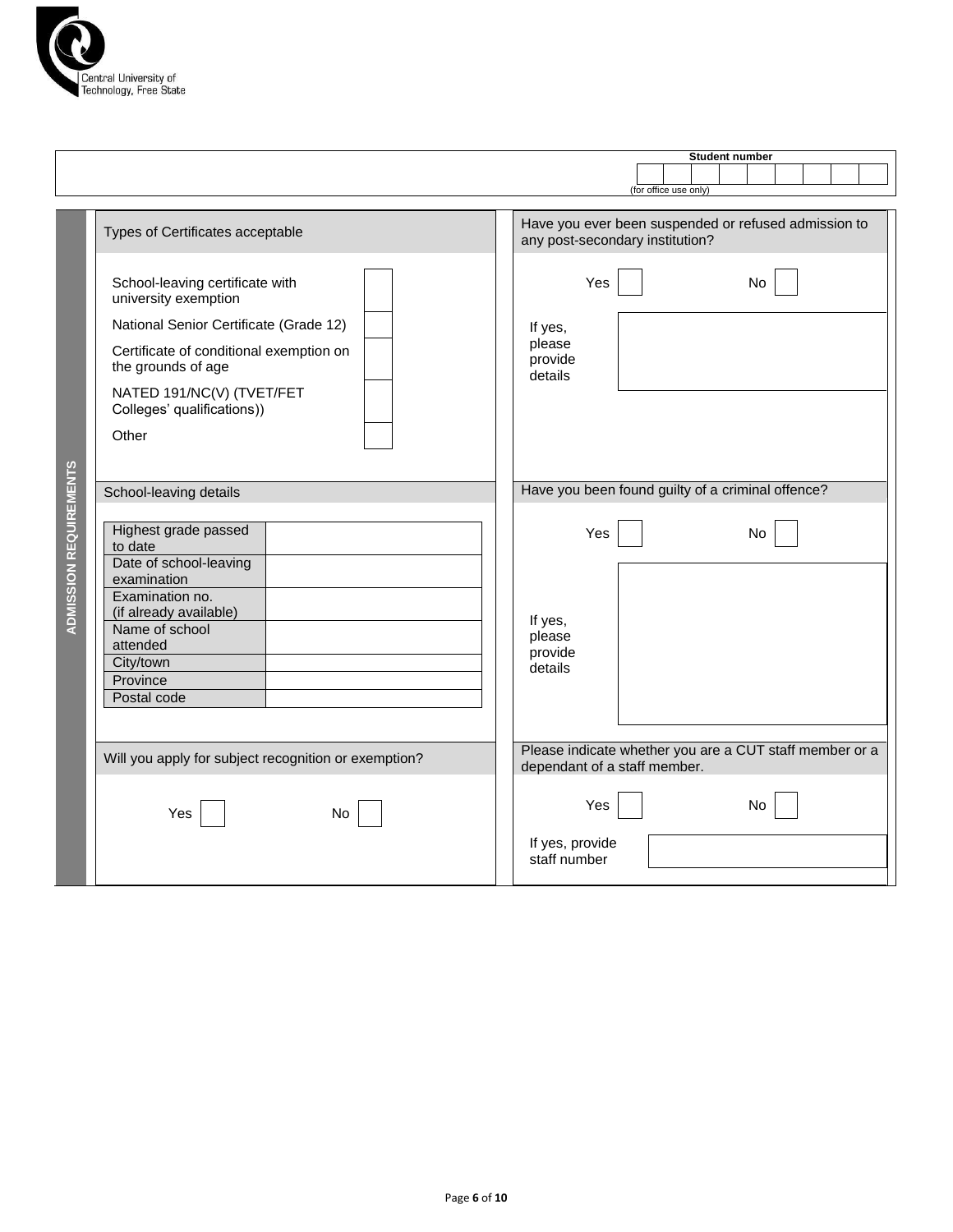

|                                           |                                                                              |                                                                                                                                                                                                                                                                                                                                                                                                                                                                              |                                                                                                                                                                                                                                                                  | <b>Student number</b><br>(for office use only)                                                                                                                                                                                      |
|-------------------------------------------|------------------------------------------------------------------------------|------------------------------------------------------------------------------------------------------------------------------------------------------------------------------------------------------------------------------------------------------------------------------------------------------------------------------------------------------------------------------------------------------------------------------------------------------------------------------|------------------------------------------------------------------------------------------------------------------------------------------------------------------------------------------------------------------------------------------------------------------|-------------------------------------------------------------------------------------------------------------------------------------------------------------------------------------------------------------------------------------|
|                                           | tertiary institution?                                                        | Are you enrolled at or do you intend to enrol at another                                                                                                                                                                                                                                                                                                                                                                                                                     | Do you have any special needs?                                                                                                                                                                                                                                   |                                                                                                                                                                                                                                     |
| <b>ADMISSION REQUIREMENTS (continued)</b> | Yes                                                                          | No                                                                                                                                                                                                                                                                                                                                                                                                                                                                           | Yes                                                                                                                                                                                                                                                              | No                                                                                                                                                                                                                                  |
|                                           | If yes,<br>where?<br>institution?<br>Yes<br>If yes,<br>where?<br>Student no. | Were you previously registered as a student at another<br>No                                                                                                                                                                                                                                                                                                                                                                                                                 | Communication<br>(talking, listening)<br>Emotional<br>(behaviour,<br>psychological)<br>Hearing<br>(difficulty in<br>hearing/deaf)                                                                                                                                | If yes, please indicate which one of the categories below<br>is most applicable to the nature of your special needs:<br>Multiple<br>Physical<br>(moving, standing,<br>grasping)<br>Sight<br>(blindness, reduced<br>vision, glasses) |
|                                           | Did you know?<br>and job creators!<br>and academic potential.<br>attributes/ | ^ ^ ^ ^ ^ ^ ^ ^ ^ ^ ^ ^ ^ ^ ^ ^ ^ ^ ^<br>CUT promotes access with success. Students are supported to become graduates that<br>will be competent and innovative employees. Some of you will become entrepreneurs<br>The Peer Mentorship Programme in each faculty aims to provide CUT students with a<br>supportive environment that will motivate and help you develop to maximum personal<br>Check out the CUT Graduate Attributes online at http://www.cut.ac.za/graduate- | Learning<br>(difficulties in<br>learning)<br>Other<br>In order for CUT to<br>facilitate<br>support,<br>please provide details<br>regarding the nature of<br>your special need, e.g.<br>of<br>wheelchair,<br>use<br>crutches.<br>for Students with Special Needs. | The university must be informed of certain special needs<br>to determine whether it is able to make special<br>arrangements to accommodate persons with special<br>needs. Confidential advice can be obtained from the Unit         |

|                          | Are you applying for a loan (NSFAS)?   | メント・マン アンスティング アンスティング アンスティング アール・アール アールス<br>Did you know?                                                                                                                                         |
|--------------------------|----------------------------------------|------------------------------------------------------------------------------------------------------------------------------------------------------------------------------------------------------|
|                          | Yes<br>No.                             | CUT has a Careers Office that will equip you with the necessary competencies to<br>successfully compete in the highly competitive labour market, namely job-hunting<br>skills, mock interviews, etc. |
|                          | Do you intend to study with a bursary? | The university has its own radio station, CUT FM. Get your campus news on the air<br>waves!                                                                                                          |
| <b>FINANCIAL SECTION</b> | Yes<br>No.<br>Awarded<br>by            |                                                                                                                                                                                                      |
|                          |                                        |                                                                                                                                                                                                      |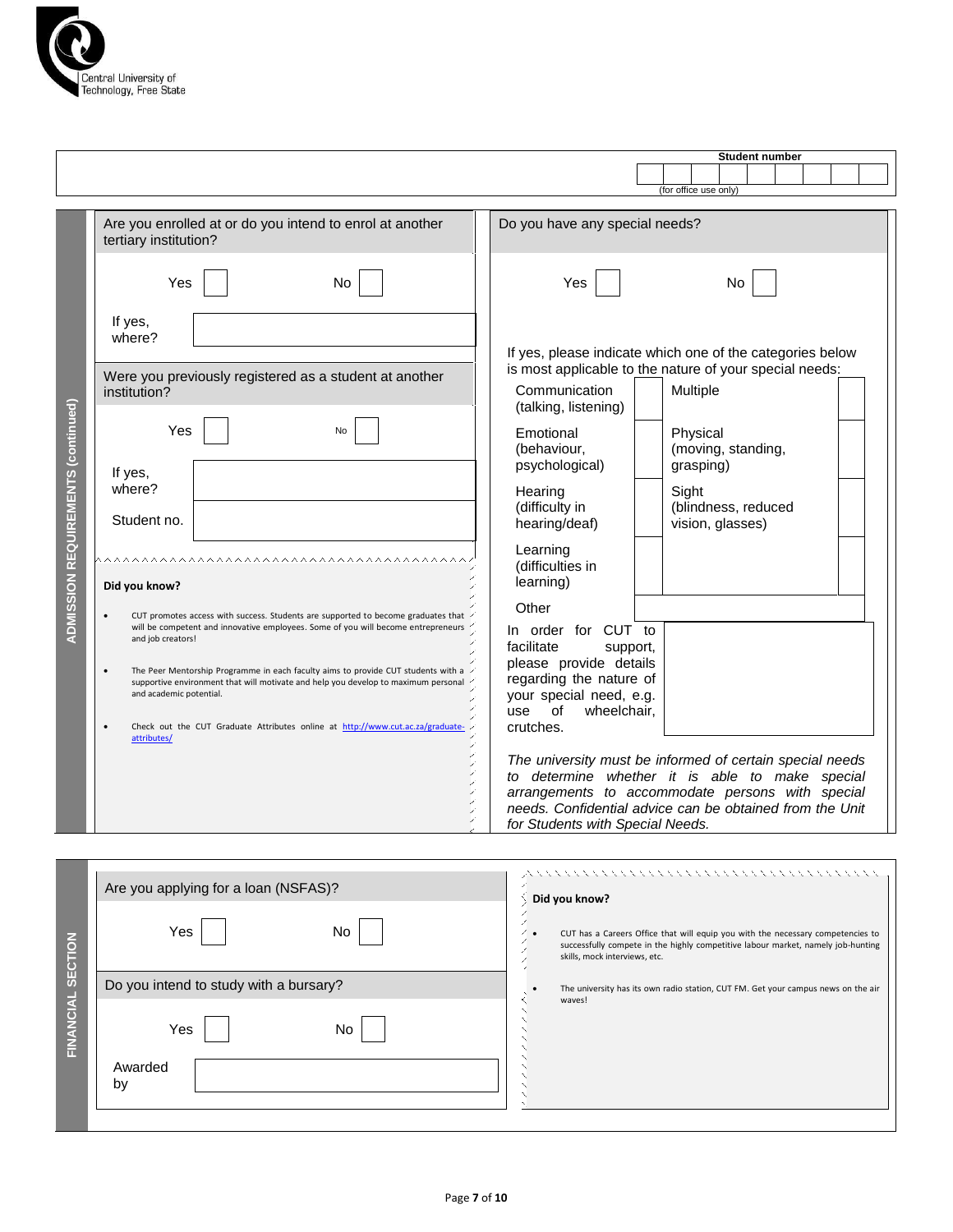

|                                                                                            |                                                            | <b>Student number</b>                                                                                                                                                                      |
|--------------------------------------------------------------------------------------------|------------------------------------------------------------|--------------------------------------------------------------------------------------------------------------------------------------------------------------------------------------------|
|                                                                                            |                                                            |                                                                                                                                                                                            |
|                                                                                            |                                                            | (for office use only)                                                                                                                                                                      |
| I have decided to study at CUT for the following reason<br>(please select only one option) |                                                            | Did you know?<br>CUT loves sport. We have great facilities and teams for netball, soccer, rugby,<br>volleyball, hockey, basketball, tennis, table-tennis, karate, and athletics.           |
| Information from CUT<br>school visit                                                       | Internet (CUT website)                                     | The institution's Wellness Centre will take care of your health and<br>psychological counselling, academic support, reading development, social<br>work services, and chaplaincy services. |
| Career shows; open days                                                                    | Information from family,<br>friends, CUT students          | The institution's Gospel Choir is a multiple-award-winning team.                                                                                                                           |
| Information from staff at<br>school/faculty                                                | Media (newspapers,<br>radio, magazines,<br>brochures etc.) |                                                                                                                                                                                            |
| Other (please specify)                                                                     |                                                            |                                                                                                                                                                                            |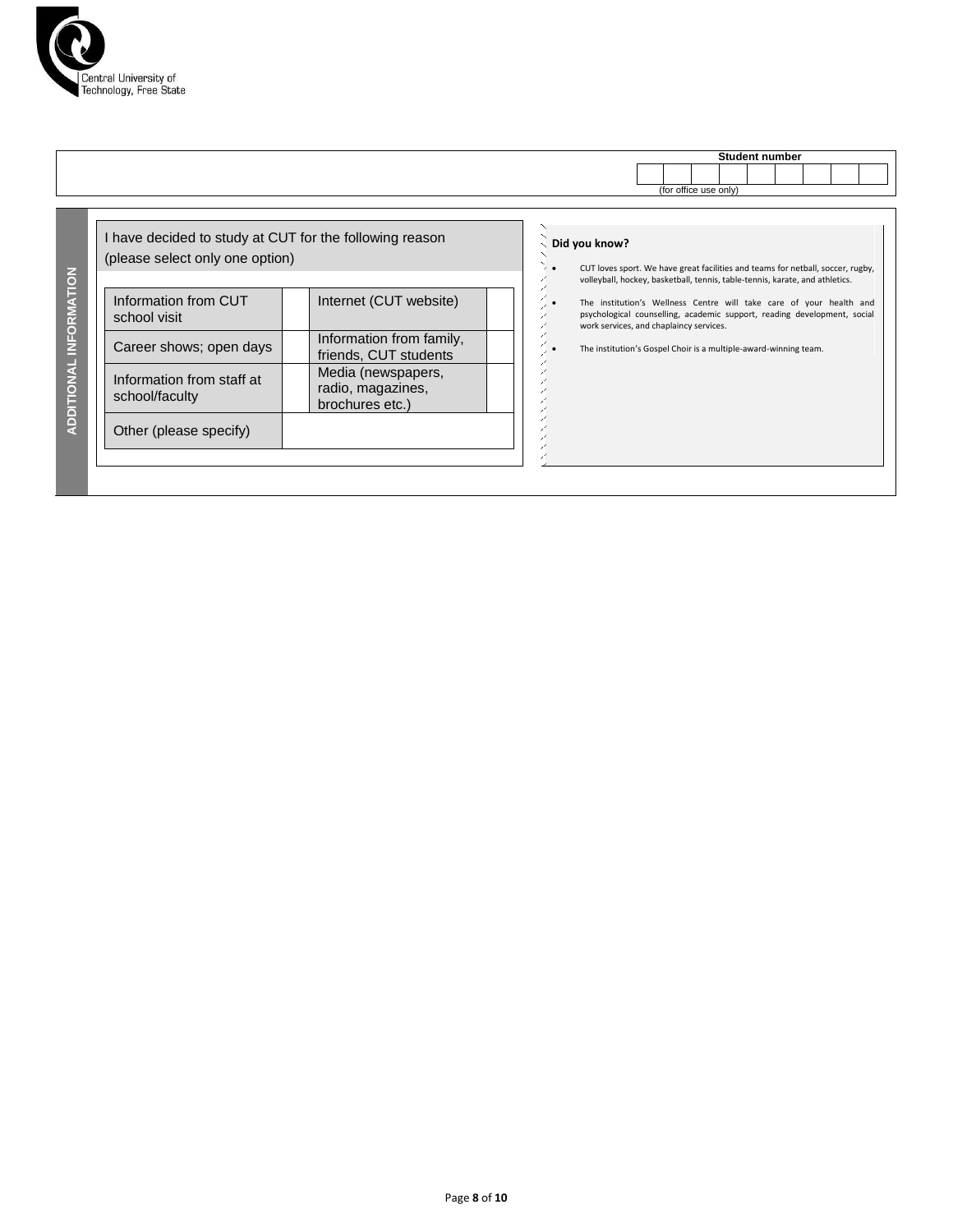

Г

|  |                       |  | <b>Student number</b> |  |  |
|--|-----------------------|--|-----------------------|--|--|
|  |                       |  |                       |  |  |
|  | (for office use only) |  |                       |  |  |

#### **DECLARATION BY STUDENT**

| 1.                          | I, the undersigned ______________                                                                                                                                                                                                                                                                                                                                                                                                                                                                                                                                                                                                  |  | (full names and |
|-----------------------------|------------------------------------------------------------------------------------------------------------------------------------------------------------------------------------------------------------------------------------------------------------------------------------------------------------------------------------------------------------------------------------------------------------------------------------------------------------------------------------------------------------------------------------------------------------------------------------------------------------------------------------|--|-----------------|
|                             | surname)                                                                                                                                                                                                                                                                                                                                                                                                                                                                                                                                                                                                                           |  |                 |
|                             | parent/guardian) hereby declare that:                                                                                                                                                                                                                                                                                                                                                                                                                                                                                                                                                                                              |  |                 |
| 1.1<br>1.2                  | Prior to the date of enrolment, I will familiarise myself with the contents of all student rules and regulations (as contained in the Calendar – Part I), as well as all Central<br>University of Technology, Free State policies and procedures relating to students;<br>For the duration of my studies at the Central University of Technology, Free State (CUT) I commit myself to compliance with all rules, regulations, policies and procedures<br>of the CUT Council or any authorised body or person may announce or amend from time to time, with said rules, regulations, policies and procedures forming part of my     |  |                 |
| 1.3<br>1.4                  | agreement with CUT;<br>I am completing and signing this declaration and application for admission with the full knowledge and permission of my parent/quardian;<br>All particulars as provided to CUT are true and correct, failing which my registration will be cancelled with immediate and automatic effect; and that I have authorised CUT<br>and its duly authorised verification agents to forward my personal information, as well as any information that I have provided in support of my application, to the suppliers<br>of verification information for the purpose of verifying my personal credentials and records, |  |                 |
| 1.5                         | The agreement arising from the signing of this application, notwithstanding the place of signing, is deemed to have been concluded in Bloemfontein or Welkom, provided<br>that this application only becomes a valid and binding agreement upon my official enrolment at the campuses in Bloemfontein or Welkom. Proof of the latter is available<br>from the Section: Student Enrolment Services;                                                                                                                                                                                                                                 |  |                 |
| 1.6<br>1.7                  | I will immediately notify the Section: Student Enrolment Services in writing of any change of address.<br>In terms of the Promotion of Access to Information Act, Act No 2 of 2000 I herewith grant permission to CUT to disclose my personal information to third parties, as deemed<br>necessary by CUT;                                                                                                                                                                                                                                                                                                                         |  |                 |
| 1.8                         | I grant permission to CUT to submit progress reports, counselling information and other applicable information related to my studies / activities and/or counselling at CUT,<br>to my parents and/or guardians and/or sponsors or donors.                                                                                                                                                                                                                                                                                                                                                                                          |  |                 |
| 2.                          | I hereby renounce any possible action against the Central University of Technology, Free State and indemnify the Central University of Technology, Free State from any claim<br>that may arise from the following:                                                                                                                                                                                                                                                                                                                                                                                                                 |  |                 |
| 2.1<br>$2.2^{\circ}$<br>2.3 | Any loss of or damage to property, movable or immovable, including any consequential damage directly arising from damage to such property;<br>Any injury, illness or death;<br>Any event, incident or accident;                                                                                                                                                                                                                                                                                                                                                                                                                    |  |                 |
| 2.4<br>2.5                  | Any legal costs or expenses relating to claims or lawsuits arising from the specified incidents; and<br>Any costs incurred for medical treatment; where such loss, damage, illness, injury, death, event or incident arises from my visit to, training at and/or accommodation at the<br>Central University of Technology, Free State and/or any associated tour/trip/excursion/visit/experiential training or transport that may occur during my period of study at<br>CUT.                                                                                                                                                       |  |                 |
|                             | 2.6 Any liability that may result from fumishing verification information from and to CUT and its duly authorised verification agents.                                                                                                                                                                                                                                                                                                                                                                                                                                                                                             |  |                 |
| 3.<br>4.                    | I accept that I participate in the activities mentioned in paragraph 2 at my own risk and I voluntarily accept all risks associated therewith.<br>Irrespective of any bursary or loan that has been received or is to be received. I hereby accept liability/accountability, as the responsible person, for the prompt and punctual<br>payment of all tuition, class, residence and other fees, of whatever nature, owed to the Central University of Technology, Free State.                                                                                                                                                      |  |                 |
| 5.<br>6.                    | I hereby accept and confirm that I will not occupy any residence of CUT before all minimum claimable fees have been paid.<br>I hereby accept and confirm that I will not attend any classes of CUT before the minimum claimable fees have been paid, provided that no student will be considered for registration<br>before all minimum fees have been paid and all outstanding payments arising from previous commitments have been settled.                                                                                                                                                                                      |  |                 |
| 7.                          | I hereby accept liability/accountability for the payment of all legal fees of CUT, including attorneys' and client fees, as well as collection fees, if I should fail to honour any of my                                                                                                                                                                                                                                                                                                                                                                                                                                          |  |                 |
| 8.                          | commitments with respect to payments.<br>I am aware of the fact that my enrolment is only valid if it complies with the regulations of the programme concerned, notwithstanding acceptance of this application by CUT.<br>If this application is accepted, it will constitute part of the contract with the Central University of Technology, Free State.                                                                                                                                                                                                                                                                          |  |                 |
| 9.<br>10.                   | I hereby undertake to respect the provisions of the Copyright Act and I indemnify CUT from any claims that may arise from allegations of copyright violation by me as student. I<br>furthermore undertake to purchase all original works, as required for my studies, from my personal funds, and I accept that CUT is not responsible for providing original works,<br>copies of original works, or copyright licences on original works.                                                                                                                                                                                         |  |                 |
|                             |                                                                                                                                                                                                                                                                                                                                                                                                                                                                                                                                                                                                                                    |  | 20              |
|                             |                                                                                                                                                                                                                                                                                                                                                                                                                                                                                                                                                                                                                                    |  |                 |

**NB: All student rules, regulations, policies and procedures are available upon request from the Section: Student Enrolment Services and are also available for perusal at the Library & Information Centre.**